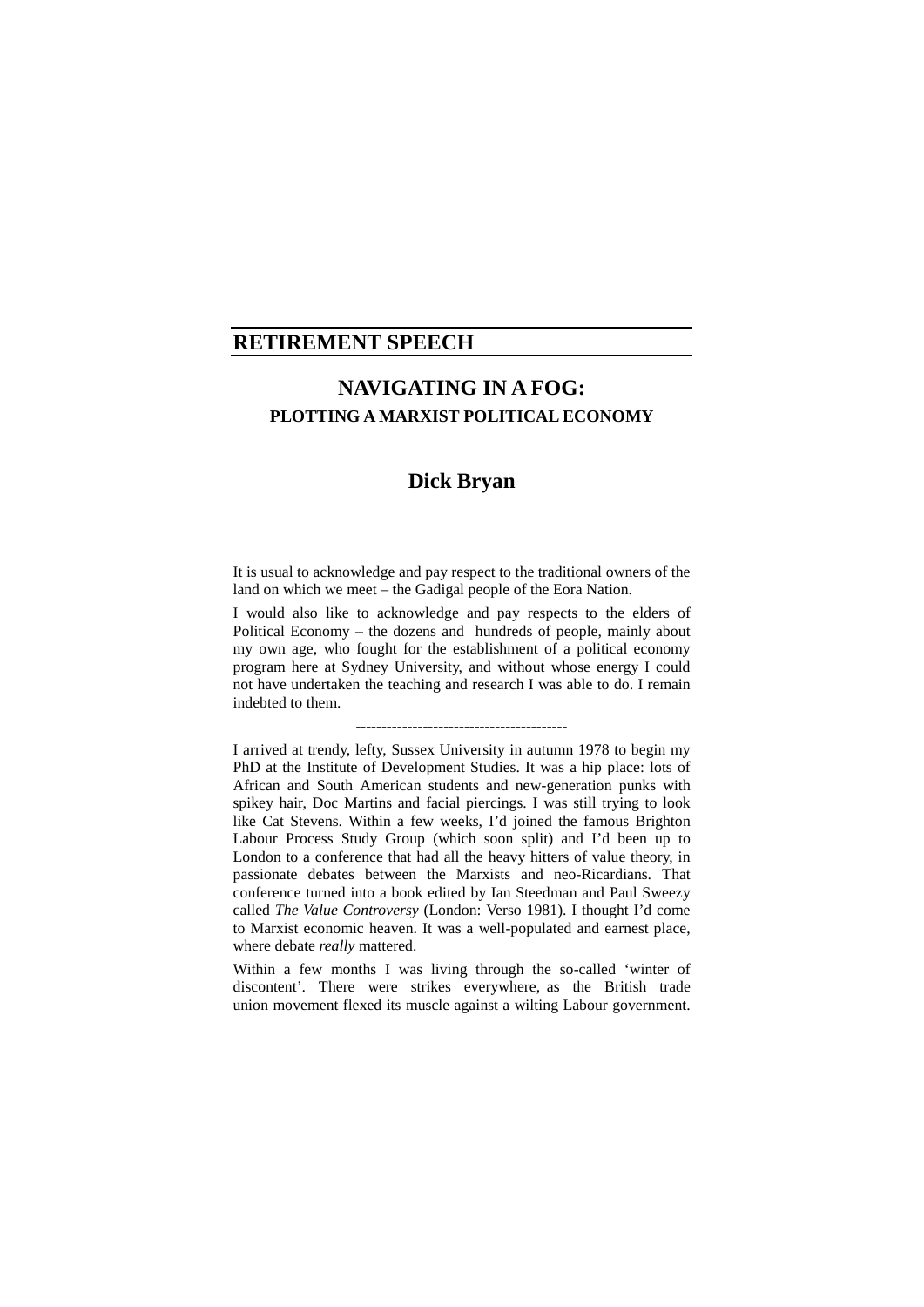The unions were posturing in preparation for taking on the inevitable arrival of the Thatcher government. It wasn't too long before the miners' strikes and the union movement's bloody battle with the state. Labour was always going to lose, though there are some fights you just have to have.

It was a class assault, and capital had chosen its ground well. Capital sited its battle in nationalised industries, where the state would represent capital's interests and do their work in breaking union power. Coal and steel were not the future of British work or profit, but smashing unionism in these industries opened the way for much wider, more profound change. The left called it 'Thatcherism', and depicted it as a coherent, idealised vision about markets and individualism. At the time it didn't feel coherent or idealised: it was simply a class assault, pitched on the run. But it did herald big change, creating the political and economic space for capital to re-load for its next boom.

I was also hanging round with people who I thought were using Marxism creatively. They knew their formal Marxist value theory well, but for them it was not a dogma. And they were serious people who had faced tough conditions under fascism in Chile and apartheid in Southern Africa.I learnt from them that theorising is strategic, in the sense that it needs to be adaptable and appropriate to context, and that Marxian value theory must be a vehicle to be ridden, but not an encyclical. The art of being a Marxist is to explore the complex and innovative ways in which capital works to shape its world. The contradictions you find are of course between classes; but they may also be within your own theory too. So trying to interpret how capital was re-loading for its next boom was a theoretical as well as a historical agenda.

I learnt that Marxism can't just stand for a simple opposition to economic and social change created by things like 'Thatcherism' or 'Reganomics', for it then becomes more and more like conservatism. We cannot opine the loss of the successes of the past (sentimentalising and indeed idealising the conditions of the long, post-war boom): we must look to capitalism's frontiers of innovation, and find ways of opening up ambiguities and contradictions therein. That's where an effective analytical insight and political opposition has to lie. These weren't things I simply learnt during my PhD and locked in. I have kept learning them, or I should say that in the process of analysing I found these sorts of themes keep coming to the fore.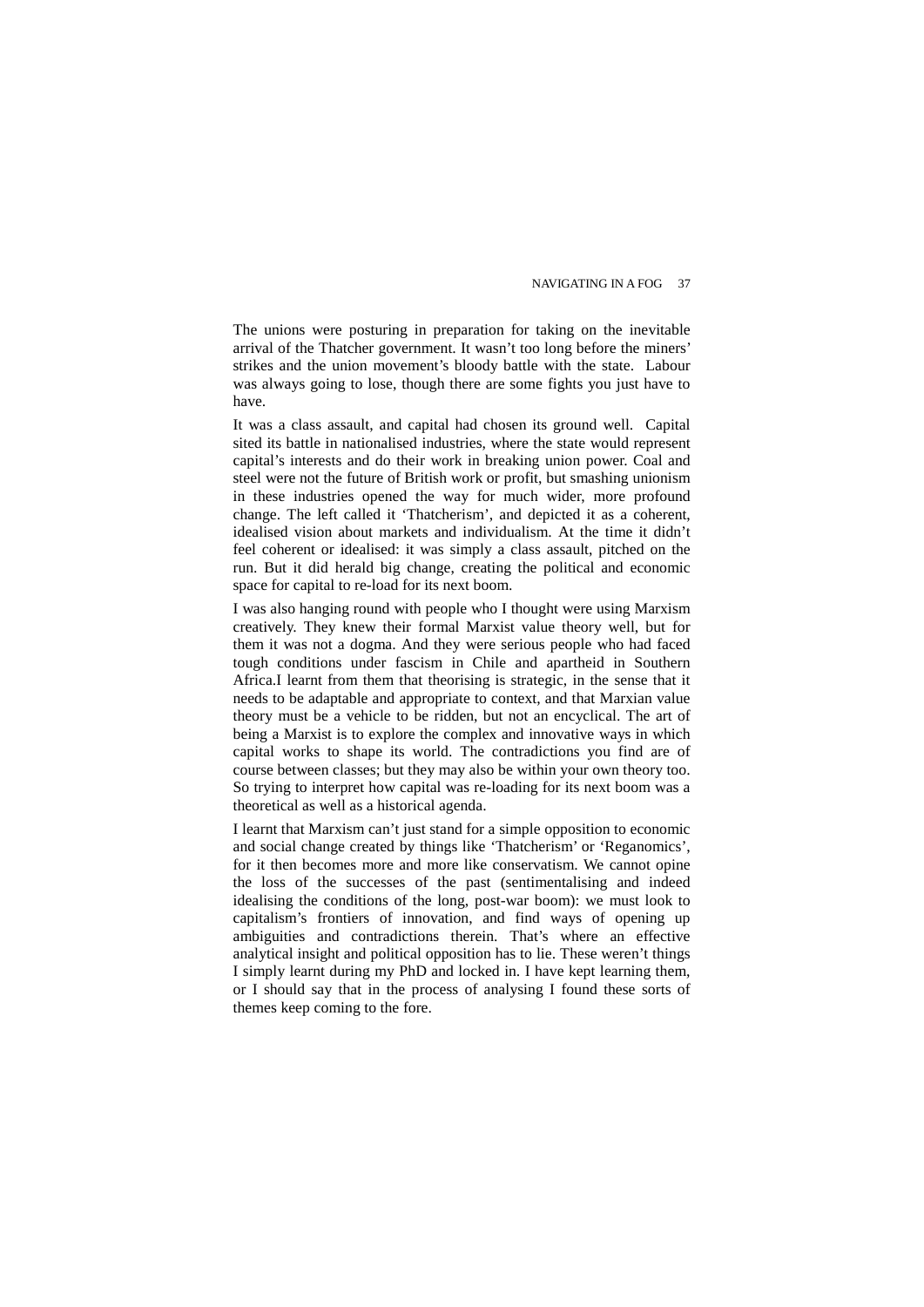But somewhere in the late 1970s or early 1980s, when I had just arrived in Marxist heaven, it seems to me (in retrospect) that Marxian economics got stuck. It became nationalistic and conservative, formulaic and formalistic. It didn't rise to the challenge of explaining the way capital was reforming – at least it didn't rise high enough, I think.

Perhaps it was that the end of the long boom looked like an easy win for Marxism against Keynesianism in the battle for supremacy on the intellectual left, and Marxism then rested in its laurels.

Perhaps it was that Thatcherism and Reganomics were too easy to critique as anti-social, heartless agendas designed to punish the powerless and innocent. You don't need careful economic analysis to know the evils of Thatcherism.

Perhaps it was that a theory conceived in  $19<sup>th</sup>$  century models of manufacturing industry – of workers standing in front of machines – was no longer an adequate foundation to explain value and surplus value. I'll come back to this.

Perhaps it was the demise of the Soviet system. While almost all of us as Marxists decried the excesses – indeed even the essence – of the Soviet system, and of Maoism, a burden lingers. It is impossible to simply ignore vile things done in the name of Marxism, no matter how false and opportunist those claims to attachment may have been. Maybe, smarting from this attachment, Marxism went into its shell.

Whatever the reason, by the time I arrived at Sydney University in 1984, I think a fog hung over Marxism, albeit I didn't realise it at the time. It's not that the fog emanated from Sydney. Indeed it could be said that the Political Economy Group (or the 'P' group as we were then called), got fired up about many things, but not particularly about Marxism or Marxian value theory.

But the fog seemed to enclose Marxism almost wherever it was, albeit with notable exceptions. Most new contributions within Marxian economics were getting more and more exegetical, seeking to explain what the author believed Marx *really* meant. I was right into this stuff – contributing in my own way – but I was finding the Marxist literature wasn't keeping up with how the world was changing. To the extent that it did engage historical change, it felt like change was being squeezed into established categories where it did not readily fit: unless you pressed really hard, in the knowledge that the facts and issues that didn't fit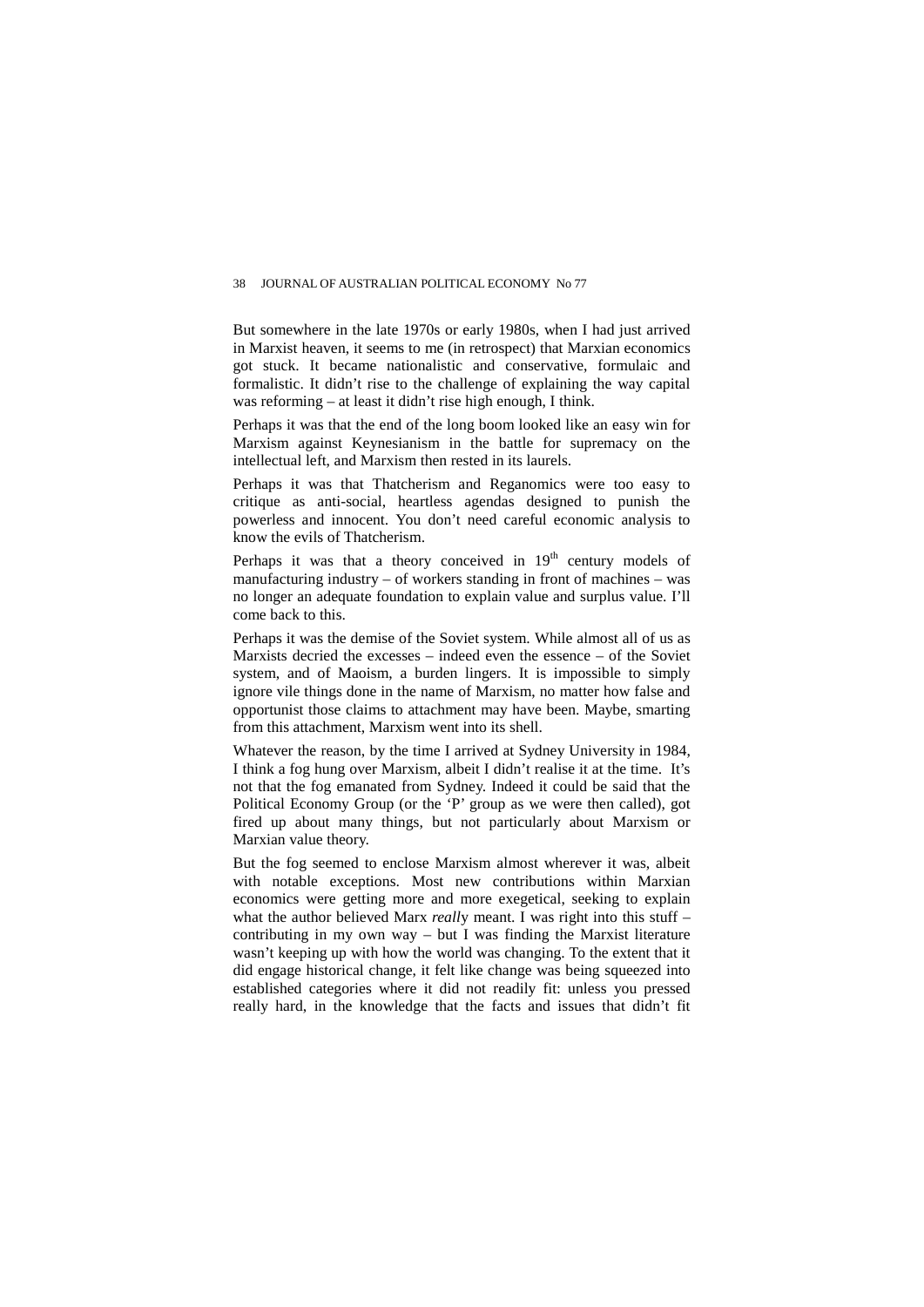would then fall away. It is not a good way to use theory, for it's the bits that don't fit that need the most attention, analytically as well as politically, for they hold within them the DNA of future challenges.

The people who *were* engaging in interpreting the deep change in the economic and social world were of course around, like the people who launched the journal *Rethinking Marxism* and the Italian autonomists. But really it was outside Marxian economics that the analysis was most creative. Let me name a few areas.

Some were the more imaginative mainstream economists like Harry Markowitz, John Nash and Myron Scholes who knew that the conventional ways of thinking were not adequately engaging new competitive impulses of capital. Portfolio analysis, game theory and the pricing of risk were critical insights which made theoretical impact discernibly before they became critical in historical explanation. These were truly innovative agendas.

On the left it was the sociologists, geographers and the new discipline of cultural studies, being developed by people like Stuart Hall, who were writing about the growing rust belt in the US – the decline of heavy industry and its relocation to the 'Asian Tigers' – and about the rise of flexible specialisation and post-Fordism within the advanced capitalist economies. They got it that conceptions of capitalism framed in the mass production factory were inadequate. Fluidity was emerging as capital's response to the end of the long boom, and  $19<sup>th</sup>$  century factories were not about liquid capital.

I resented it at the time, for this post-modernist stuff was a real challenge to Marxism's ways of thinking. But those geographers and sociologists (and cultural theorists), in their own ways, had the tiger by the tail, while the Marxist economists, I think, had thought the tiger was still safely lassoed and tied down by their theory.

I must say (parenthetically) I am envious of human geographers and cultural studies people for the intellectual freedom of their disciplines which enables them to grab the tiger by the tail; indeed by any appendage. If we could imagine a theory dating site – an intellectual *Tinder* – the advertisement by human geographers, cultural studies people and many sociologists would read as follows: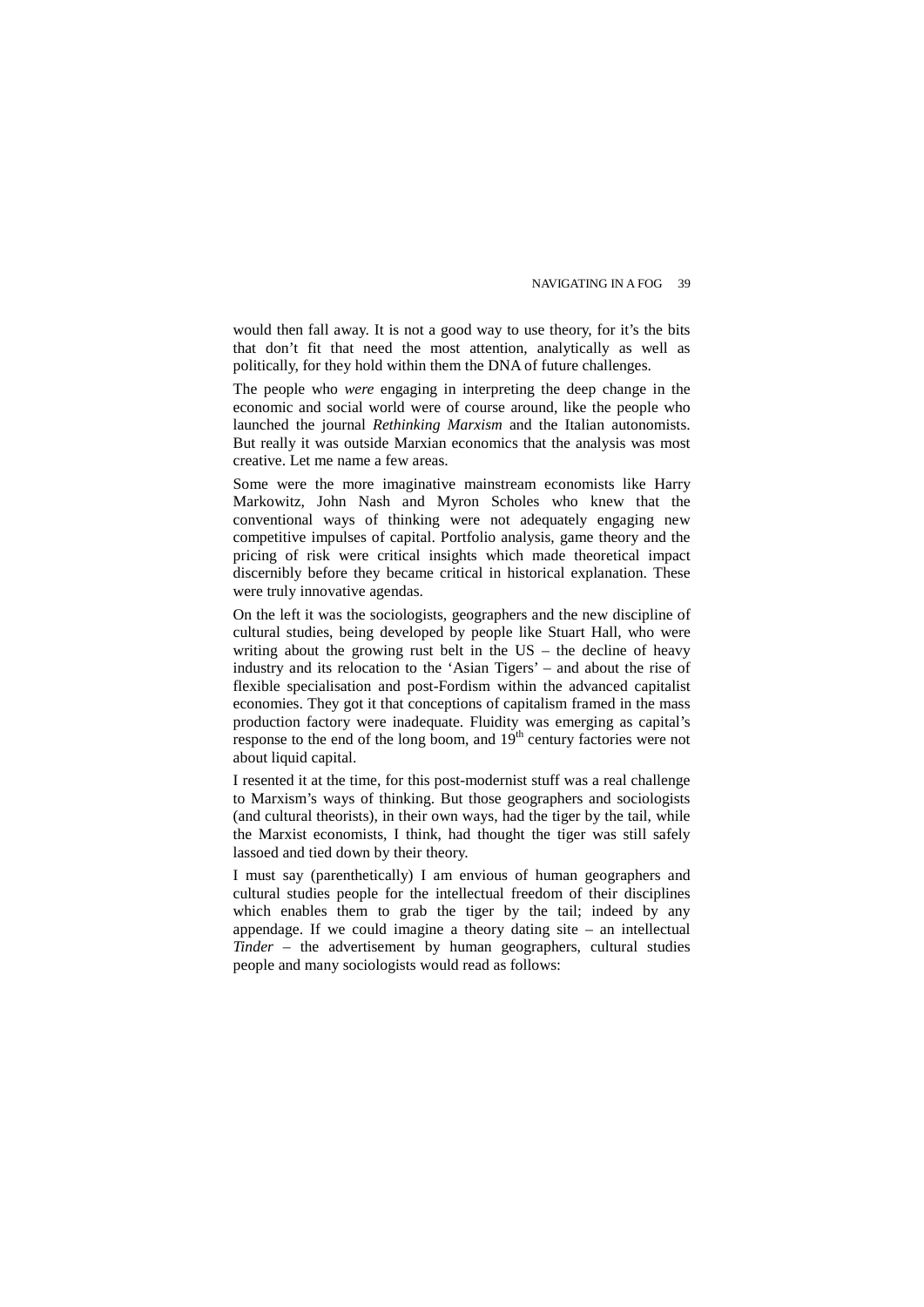*Wanted. Fresh, young theory for research dalliance. Will try anything once. Multiple theories welcome for quick gratification. Absolutely no commitments*.

I think for Marxists, the *Tinder* ad would read:

*Wanted. Mature theory for life-long monogamous commitment. Interests limited to clarifying class struggle, abstract labour and the transformation problem. Group pursuits limited to multi-year Capital reading groups.* 

But therein lies the rolling-in of the fog: that earnest devotion to a particular conception of theory saw Marxists prefer to lose sight of a changing world than to challenge some of their own ways of thinking. Marx was a thinker of imagination and creativity, but to be a Marxist seemed to mean the opposite.

So promiscuous, kinky ideas about post-modernism, post-Fordism, flexible specialisation, liquid modernity, etc. were all telling of major social and economic change. The French Regulationist economists, who were quickly onto post-Fordism as a changing regime of accumulation, maintained attachment to Marxian value theory, but it was gestural. They could only get away with claiming loyalty to Marxism because they were French. For Anglos, these innovations meant divorce from Marxism.

Why was value theory being left behind? Essentially because value theory had at its core the proposition that the value of all output, including the value of capital goods – the stuff used in production – could be explained by the amount of labour time required to produce them. Of course this was quite a complex conception of labour time, where labour hours were judged by competitive norms, and so measurement was responsive to technological change. But the core proposition was that there is a labour time numeraire of value. If you didn't believe that, you couldn't be a Marxist economist.

To explain value in terms of socially necessary labour time seems fine to me, as far as it goes, for it puts class relations at the centre of value. But it evolved with two problems.

One was that energy in Marxian economics came to be devoted to explaining how to measure the value of output and the resulting rate of profit. It was an agenda which lacked a parallel politics, except that if Marxism could be demonstrated to be a better explanation of the rate of profit than any other theory, then somehow this was a political victory.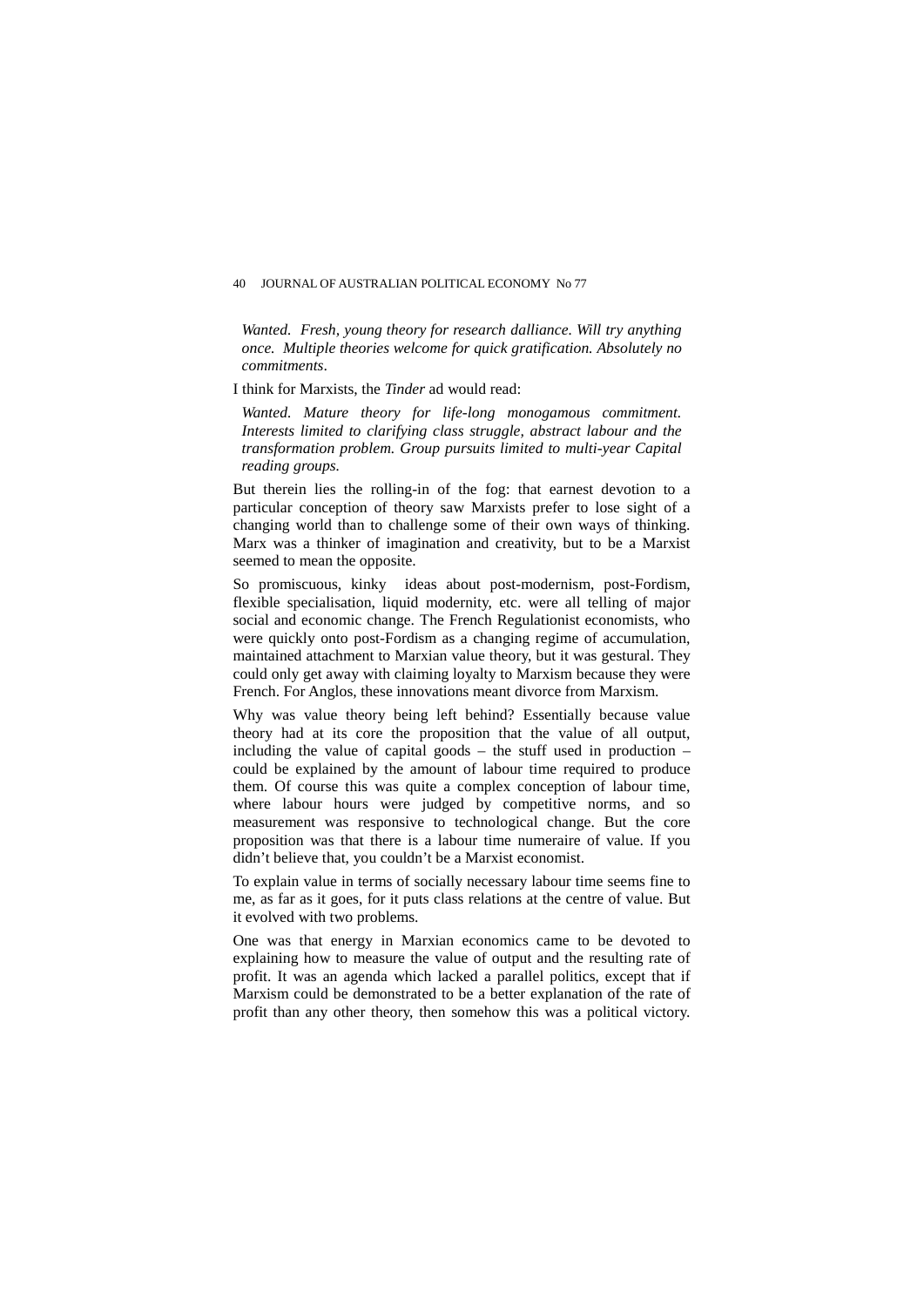What we finish up with, however, is not social theory and social analysis, but bookkeeping – of adding up labour hours – to give alternative measures of GDP. I want to be clear here. I don't mean that accounting is trivial; on the contrary I think that in the right hands accounting asks some of the most important questions of social theory. And we have been so lucky here at Sydney University to have an Accounting Department with people who know that they are doing social theory. The Marxist bookkeeping I'm judging is that simply adding up hours and qualifying that number by a retrospective attribution of social necessity doesn't give us a handle on how capitalism is evolving.

What we really needed, in Dianne Elson's terms, was not a labour theory of value – essentially a Marxian national accounting – but a *value theory of labour* – a theory that explains the position of a working class in capitalist accumulation.

The second problem of a theory based on measuring labour time was that it was conceived in 19<sup>th</sup> century textile mills and coal mines. It could also be applied to early 20<sup>th</sup> century mass production industries. You could simply look at those production lines, and you would sense immediately that labour was the pivotal element, and a credible unit of measure of the value of output. Culturally and economically, it felt apparent that the labour process gave these outputs their meaning.

But as mass production factories became smaller and smaller parts of industry and the economy in advanced capitalist countries, so the credibility of socially necessary labour time as a numeraire of value had to be challenged.

In 2016 the largest companies in the world by sales, assets, profits, etc. are predominantly technology and communications companies and investment banks. Try explaining the value of Apple or Facebook output in terms of socially necessary labour time involved in production! Try explaining the value of their capital in terms of embodied labour time! It simply can't be done. Well, that's not quite right. Marxian value theory would explain it in terms of the high productivity of labour in these companies and their ability to capture profits in circulation, by controlling pricing, advertising, and so on. But my concern is that you cannot look inside Apple and see labour as the driver of value (indeed it is not any longer clear with a company like Facebook exactly what you would 'look inside'!). Standard value theory in this context is becoming distanced from its material foundations.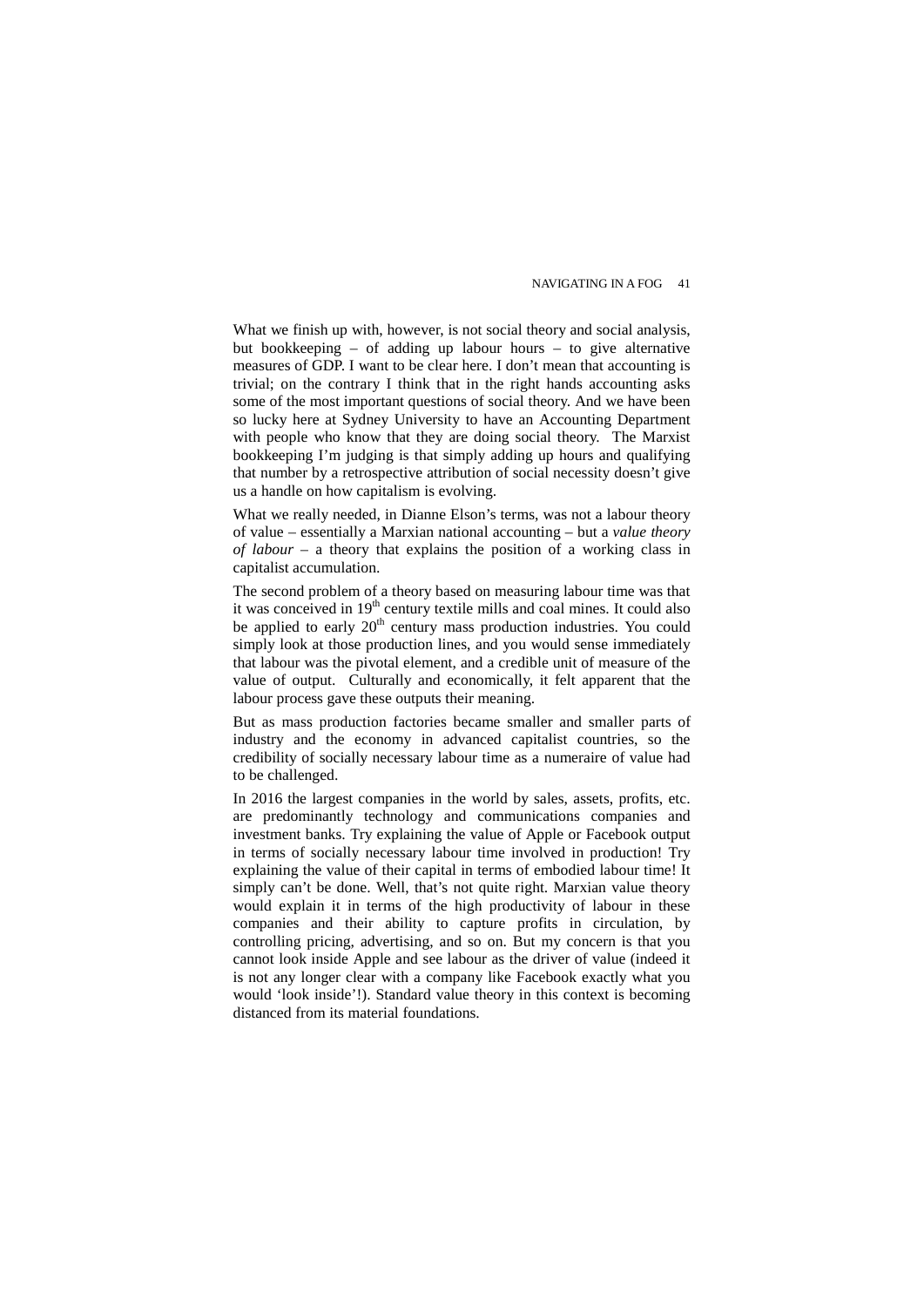It's not that Marxian value theory is alone in this problem. No-one/no model can explain the long-term stock price of these companies by any existing conception of fundamental value. The value of Apple or Facebook is driven not by labour time in the production of technology, but in market projections of the future yield on future innovation – the present valuation of some future iphone 8 and 9. The recent slump in the Apple stock price is explained precisely in these terms. That's a long way from any theory of value.

Or how do we explain the values created in finance by investment banks – the value of products like derivatives which *are* commodities – they are produced in order to be sold – but their value isn't reducible to labour time. The substance of these commodities is the trading of risk: commodified risk. They turn the unknowability of future interest rates, exchange rates, stock prices, house prices and commodity prices into commodities to be bought and sold. How do we value that in terms of labour time?

Of course some of our colleagues want to say simply that it is all about speculation and it's unproductive: that nothing is produced, there is just trading of titles to ownership. So, they would claim, there is no labour value to be explained. But that's just too easy. Derivatives are commodities and, by turnover, they are by far the largest industry in history. We need to be able to account for this industry theoretically in a robust way; not by deleting it to theoretical trash.

We need to re-think value.

Let me hold that agenda for a few minutes for the prior question now becomes why we would actually need value theory at all in the current time. So I need to go on a brief detour before coming back to how to rethinking value.

I think we all do believe in theories of value; at least loosely formed ones: that there are measures other than current price that are critical to our understanding of economic processes. We all want to talk about a stock market bubble, or whether Sydney house prices are over-valued. But these simple propositions are premised on the idea that there is some true, underlying value of stocks and houses. We all want to talk about reasonable wages and standards of living, and the dangers of inflation and deflation, an undervalued and overvalued exchange rate, or that the price of petrol is out of kilter with the price of oil, which itself unrelated to the costs of oil production.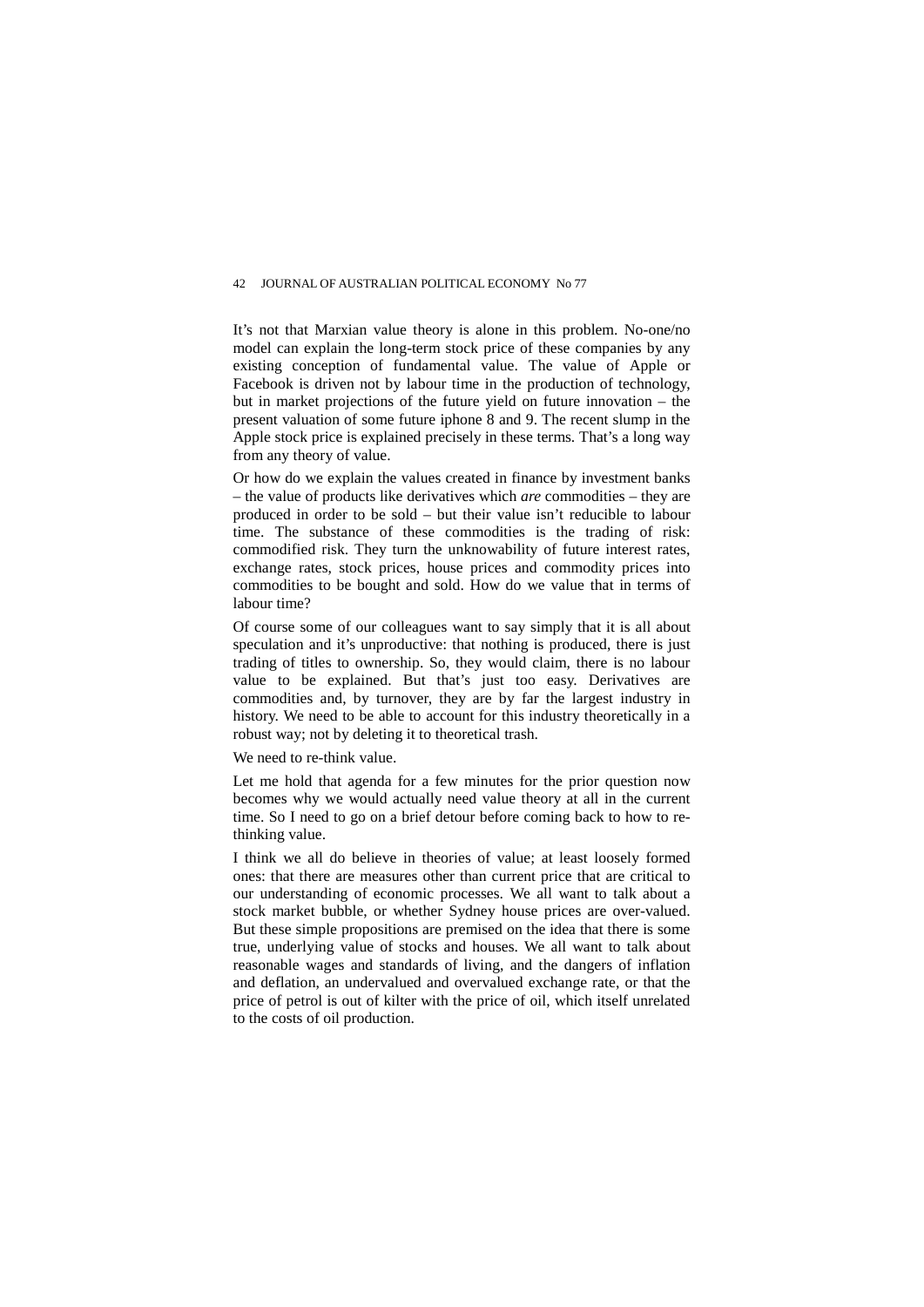These are all references to some notion of fundamental values that take us to something 'deeper' than current price, and I believe this question is what political economy distinctively engages.

If I were asked to give a definition (my personal definition) of political economy, at least political economy in a capitalist context, it is simply that it involves the study of the commensurability of objects. How do we determine that two objects are of equal value? To say that they have the same price is a trivial and socially meaningless response. Why do they have the same long-term price? Commensuration and equivalence suggests some deeper, social constitution of relative worth.

And, in capitalism where exchange is voluntary, how do we reconcile commensuration with capital accumulation or growth. In short, if, in the long term, goods (including labour power) exchange at some notion of equal value, where do profits (or more generally a surplus) come from? I think this question is at the core of political economy: it's what makes political economy distinctive from other social sciences.

That's of course not to say that political economy is the only area where commensuration is studied – it occurs in many parts of the social sciences and humanities, and indeed in the 'hard' sciences too. So political economy can never be a discrete field of study: it must be interdisciplinary.

But interdisciplinarity is not enough. Alone, it will ensure against economism or economic determinism: against reducing all social processes to economic explanation. Yet if we are *simply* interdisciplinary, we leave unchallenged *how* the economic is to be analysed. Political Economy distinctively ties commensuration to accumulation of capital and to the study of the social foundations of economic calculation. It is a very particular and pivotal conceptual space, and it should, I believe, be seen as a critical element in the social sciences.

But the term 'political economy' is increasingly being drawn away from this economic setting. My general criticism of the political science subdiscipline of 'international political economy' (where the term political economy is now being used so readily) it that, for all its interesting insights, it treats economy as subject but not object: it consistently elides the critical study of economics, and hence ultimately leaves the hegemony of neo-classical economics unchallenged. So many people in IPE believe that active states and transnational corporate power are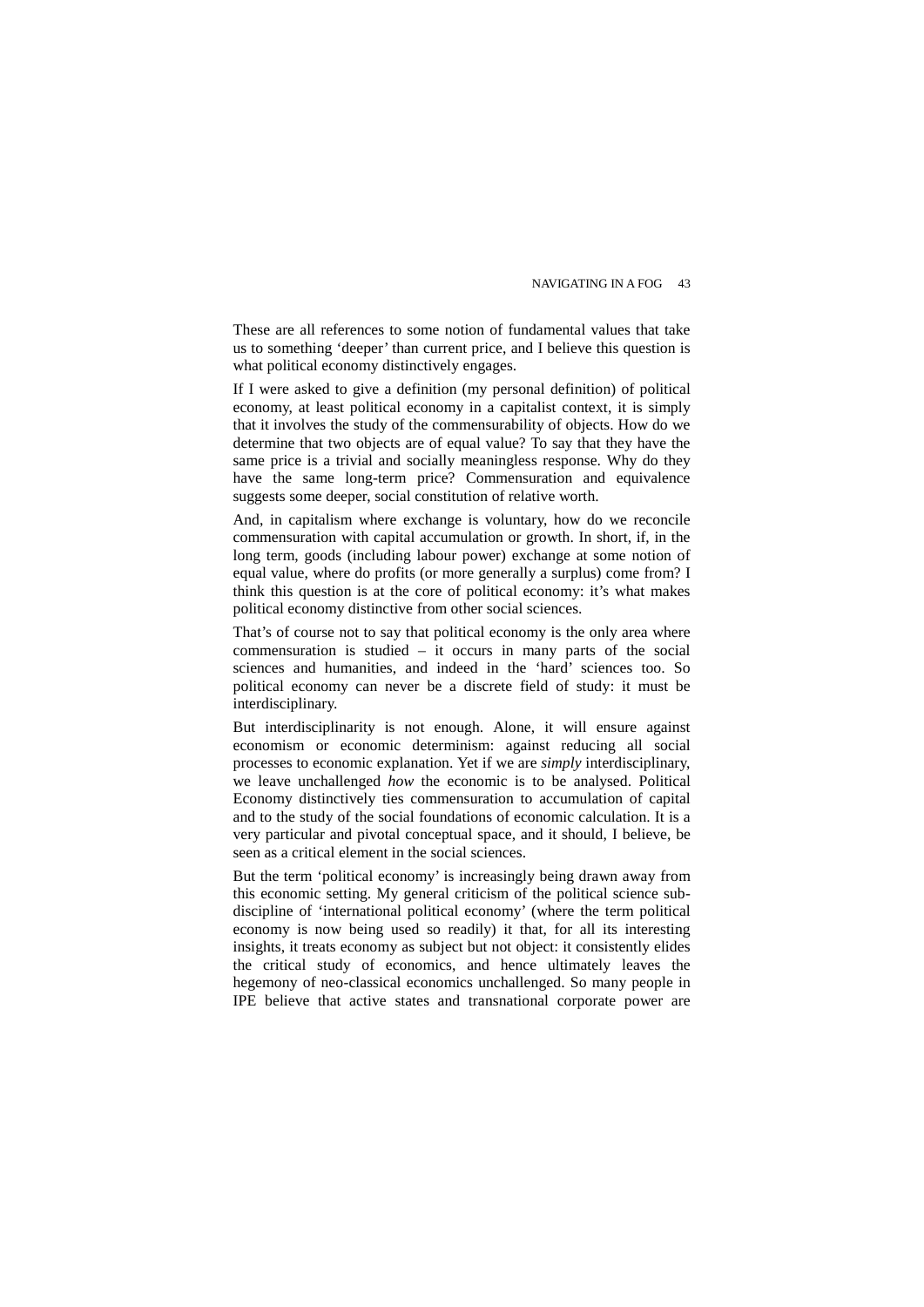inconsistent with neo-classical economics. But it shows they know only a trivial version of neo-classical economic theory.

So if our focus is a Marxism connecting the social foundations of commensuration with accumulation, where do we go?

There seem to be three choices.

- We just carry on regardless and say it's all there in three volumes of Marx's *Capital*, and claim that we can measure the rate of profit, and indeed show that the rate of profit is falling and that Marxian principles stand proven true. Hence we stay in the fog, hoping it will roll over, while self-righteously turning the fog into a pea-souper. We then complain that we are not visible; not given our due recognition.
- We abandon value theory, or just pay it formal homage, and scramble to moral high ground above the fog line, where we find clarity of vision and many friends. We shift Marxian political economy to critiques of the current ideology of capital; especially critiques of neo-liberalism. To be clear, value theory and critiques of neoliberalism can coexist, but they stand in a strange relationship. There are leading Marxists like Callinicos, Dumenil and Levy, Fine and Saad Filo who will talk about both value theory and critiques of neo-liberalism. But they never talk about them in the same sentence: they are discrete conversations. Indeed leading critics of neoliberalism like Philip Mirowski are overtly critical of all theories of value. But leaving value theory behind is a real possibility in Marxist circles.
- We re-invent value theory. We recognise the fog, we put on the fog lights and head tentatively but boldly to the edge. We embrace Marxism for its method, but we don't expect Marx to provide the analysis of the  $21<sup>st</sup>$  century frontiers of capital accumulation.

I'm of course advocating this latter agenda, albeit that there is no one direction out of a fog, and in some directions, you can walk off a cliff. I'm following a particular direction; but it isn't the only one – others are walking in other directions – and you might conclude I'm landing at the bottom of a ravine.

I'm especially interested in finance and the unit of measure question. So let me return to the issue I recently detoured from: of rethinking value in the context of finance.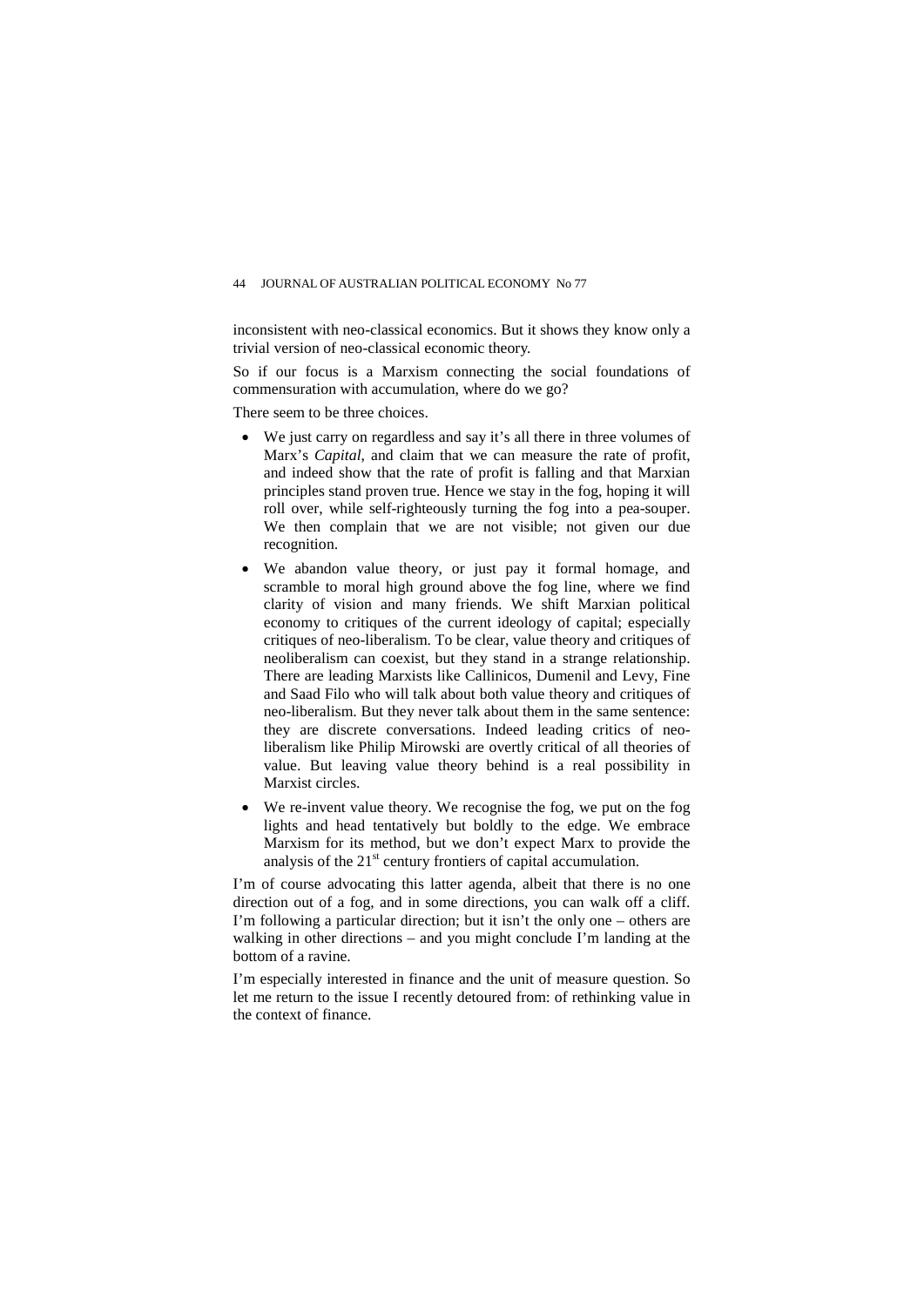What should replace socially-necessary labour time as the numeraire of value? Well, that's the wrong question, for it has within it the implicit idea that somewhere out there, there is a discrete, singular, objective unit of measure and the goal of political economy – of explaining commensurability – is to reveal it. But the goal of Marxian economics is, I believe, not that: it is not to produce an alternative explanation for the national accounts. It is to depict the economic dimension of class relations: the process by which commensuration is compatible with the extraction of a surplus, and to depict this in a way that reveals its contradictions. In the language of finance, the task of political economy is to identify systematic class 'spreads', or gaps between buying and selling price. Surplus value is one such spread – between the value of labour power and the value created by labour in production – but it is not the only one.

So let me open up this question differently, and start with the assertion that class is not defined just in the sphere of production, but in much broader social processes. No-one will disagree with that, albeit that work and production always seem to get centrality.

I think what we can observe of daily life now is people's relation with capital has changed markedly from the era of mass production. What happens in the world of work is not the only site of class processes, nor should it be the privileged site. What happens in the world of finance matters just as much, if not more, and I say more because I think what is happening in the world of work – precarious employment in flexible jobs – is itself the product of new financial calculation inside capital.

I want to ask how we can extend the notions of class, value and surplus to engage the prevalence of finance in daily life, for I believe what we find in addition to the spread of surplus value is a class-based risk spread.It warrants some explanation. So a couple of points to highlight in working my way to that issue.

First, in 2007 and 2008 working class people in the US created a crisis by a critical mass of them not meeting contractual payments on their mortgages. Their mortgage payments had been securitised: that is, put into bundles and the supposedly regular monthly mortgage payments on these bundles sold as a financial asset. So when the mortgage payments stopped, the values of securities backed by streams of mortgage payments (mortgage-backed securities) crashed. Of course it was more complex than that, and I attribute no moral blame in that statement that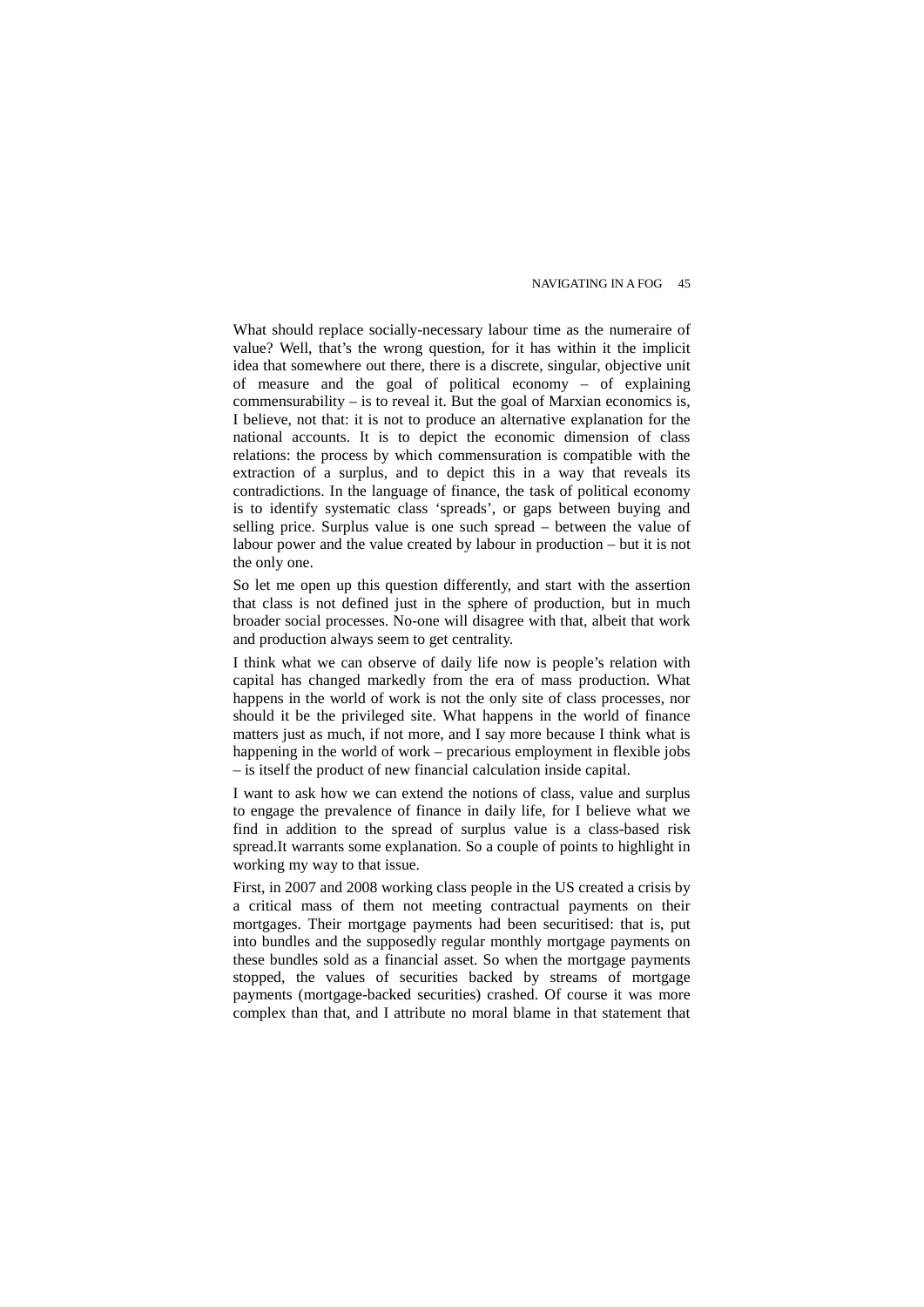working class people caused the crisis. My point is that by failing to pay their mortgages, working class people made an assault on the frontiers of capital that organized labour in trade unions and political parties has never before been able to mount. And it all happened by accident.

Second, after the crisis, the US Federal Reserve (Fed) – the central bank in the US – undertook a highly successful policy of Quantitative Easing (QE), pulling the US out of recession in a way that many other advanced capitalist countries have not been able to achieve. Central to QE was the purchase by the Fed of masses and masses of mortgage-backed securities, such that but the end of QE round three, more than half the assets on the books of the Fed are, and will remain, MBS. The current value of MBS on the books of the Fed is double the total value of assets held by the Federal Reserve before the crisis.

So MBS were the source of the problem and the source of the 'solution'! What does this suggest? It suggests that household mortgage payments are absolutely central to financial stability. They are anchoring the financial system – in a crisis-prone way till  $2007$  and as a stabilising force from 2009. They are playing the role that gold played till the US dollar was floated in 1971, giving finance an anchoring in the material world of production and consumption: household production and consumption. There seems to be emerging some connection of household mortgage payments – and indeed other household payments too – to the concept of Value.

Let me push further on this. In the US in particular, it is not just mortgages that get securitised, but at increasing rates it is auto loans, rents, student loans, credit card debt, health insurance payments and utilities payments; like electricity and phone bills. These too are being securitized at an increasing rate.

Let's think about these categories.

These securities are being issued on household subsistence payments for housing, health, education, gas, water electricity. When we think of them as consumption goods, they make up the value of labour power: so they are a key component of the concept of surplus value. But in a financial context, these same elements take on new meaning: subsistence consumption is re-framed as a financial asset. Via securitization, these subsistence items are framed as regular monthly contractual payments: MBS and ABS which are being purchased by hedge funds, investment banks, pension funds and indeed sovereign wealth funds, as well as by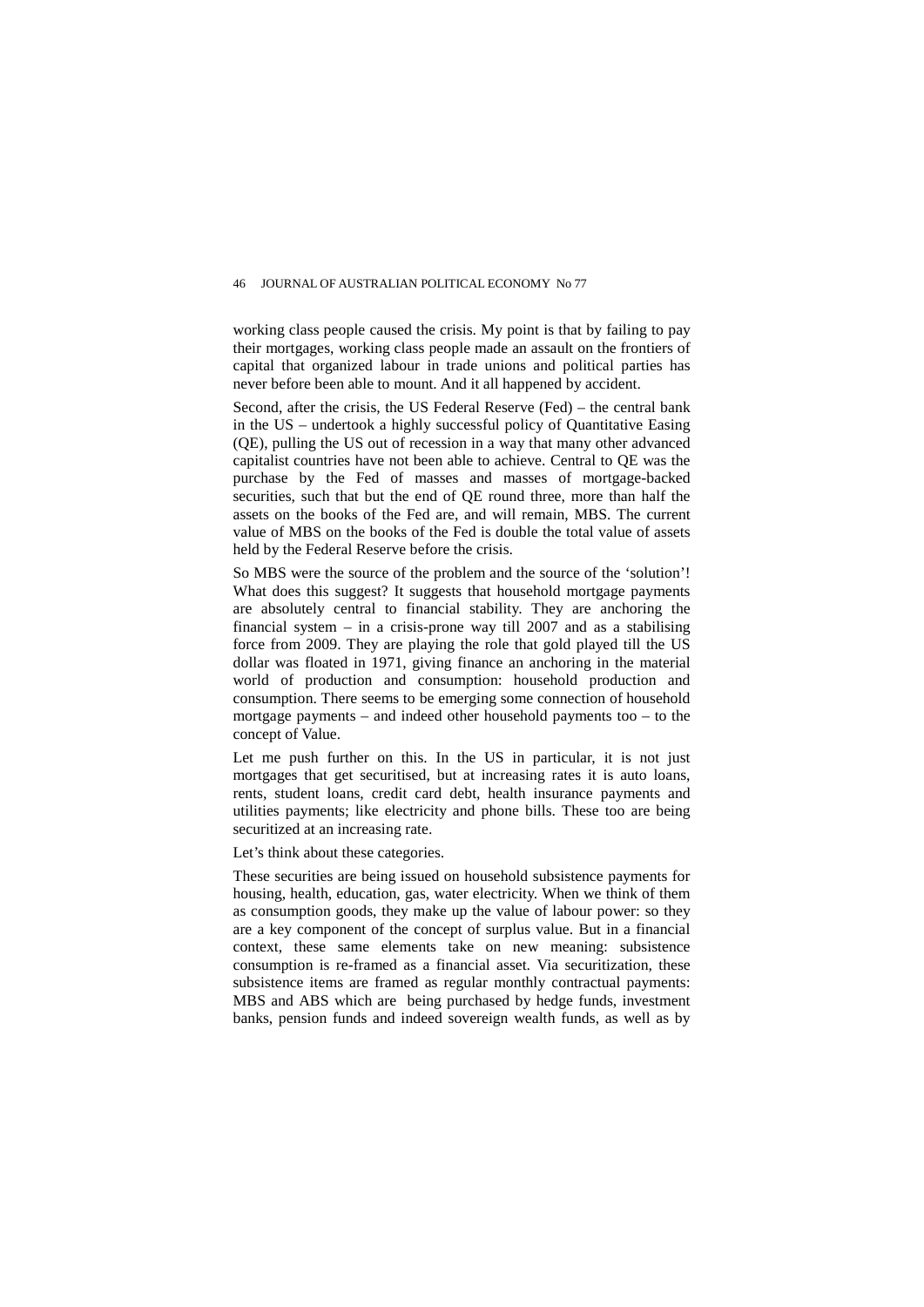the Federal Reserve, and they are being purchased at rapidly increasing rates.

Why? Because they have clearly defined risks, and many of them (though not all) are very safe: genuinely AAA rated, and with good yield. Safe? Reliable? Low Risk? But they crashed in 2007! What capital learnt from the crisis is that if you manage these assets carefully, not via subprime and NINJA loans, they can be assets of true value. The thing is that households *want* to keep paying these bills, for if they default they lose their means of subsistence. So if you give mortgages and other contracts that are sustainable, not just for a quick profit, securities built on these sustainable contracts will perform like safe assets.

The state has been central in building this sustainability to underlie safe household assets. Indeed if we look at financial reform since the crisis, it hasn't been about reforming banks, it's been about reforming households, to keep them on payment, and make these securities safe for capital.

Moral suasion, legal changes regarding bankruptcy and access to the courts all make it harder and harder for households to escape repaying their contractual commitments.

In addition, the surveillance of people's financial positions is such that the financial system now knows the profiles of the sorts of people who default, and they know how each of us is positioned in relation to those profiles. So default risk is now precisely measured, and they can rate our households from AAA to junk. That's right! There is a notional category of junk households!

One of the big changes of the last few years has been the data sharing that enables the construction of elaborate financial profiles on each of us. Ring a bank or utility call centre, and the first thing the recorded message will tell you is about their privacy or data-sharing policy. With the resultant big data they monitor and manage us financially, much like Taylorism did in the factory 100 years ago. Financial markets may not know when the stock market will crash, or indeed the property market will crash, but they know precisely what triggers household defaults, and the early warning signs of those triggers.

I could keep talking about the details of this process, but let me bring it back to commensuration and value. To do this, we push a bit further into the financial version of the household, to assets and liabilities: the household balance sheet.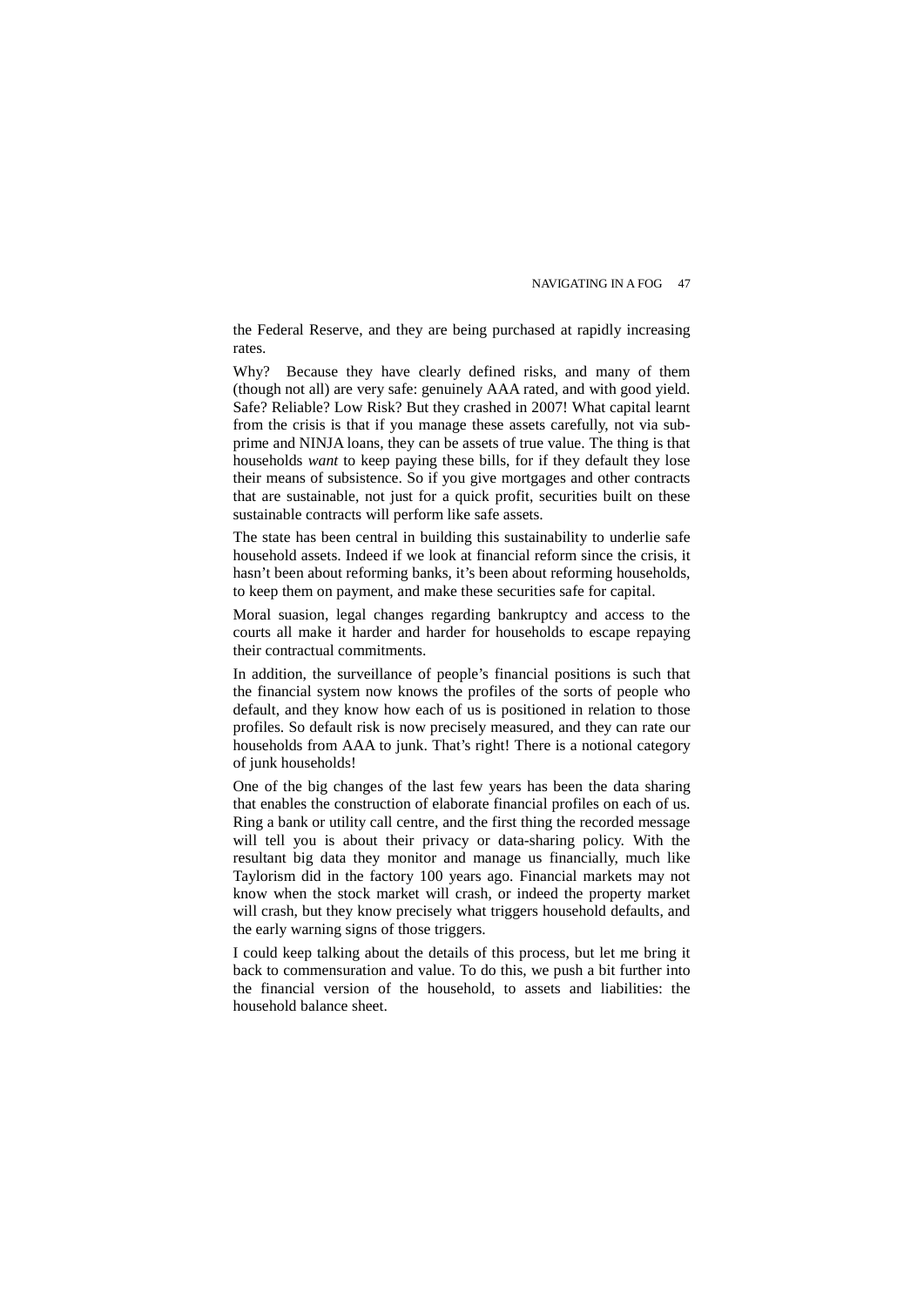In relation to these subsistence expenditures, the main assets of a household are its skills, perhaps a house, a car, compulsory superannuation and the contracts for some service provision. It is only at the top of the income scale that people have significant net assets in what we might think of as discretionary investments.

So for the bulk of households their assets are their subsistence. But this is a very distinctive set of assets; so different from an investment bank or a hedge fund. There are two conspicuous features of household balance sheets. First, for all but the rich, the asset profiles of households are remarkably undiversified. Even when people move to discretionary investing it generally stays in housing. Second, their assets are remarkably illiquid. It follows directly from the assets being used for subsistence. You can sell houses, and you can shift from owning to renting, but you can't evacuate the asset class of housing. You can change skills, though it is expensive, but generally you can't withdraw from selling labour power. That's what subsistence means!

So by and large, households are holding illiquid positions in markets dominated by hedge funds and investment banks. Via mortgage-backed and asset-backed securities markets, these financial institutions are trading many times a day in exposures to these household assets.

When hedge funds and investment banks find someone (indeed, millions of people) with these illiquid positions it means opportunities to shift risks and to profit. When you are illiquid in a liquid financial market you systematically *always* have risk dumped on you. Households stay put while financial traders can sell in a falling market and buy in a rising market. They offload their risks onto households. In short, there is a 'risk spread' between households and capital.

What's more, this spread has been systematically widening. For households, all of these subsistence assets have become more risky over the last thirty years Return on skills is more risky (incomes more volatile); house prices are more risky; retirement income via superannuation is now more risky; utilities and insurance prices keep climbing faster than income.

So households are in illiquid assets and at the same time taking on more and more risks. If they seek to insure against those risks, they will spend all their discretionary income on insurance.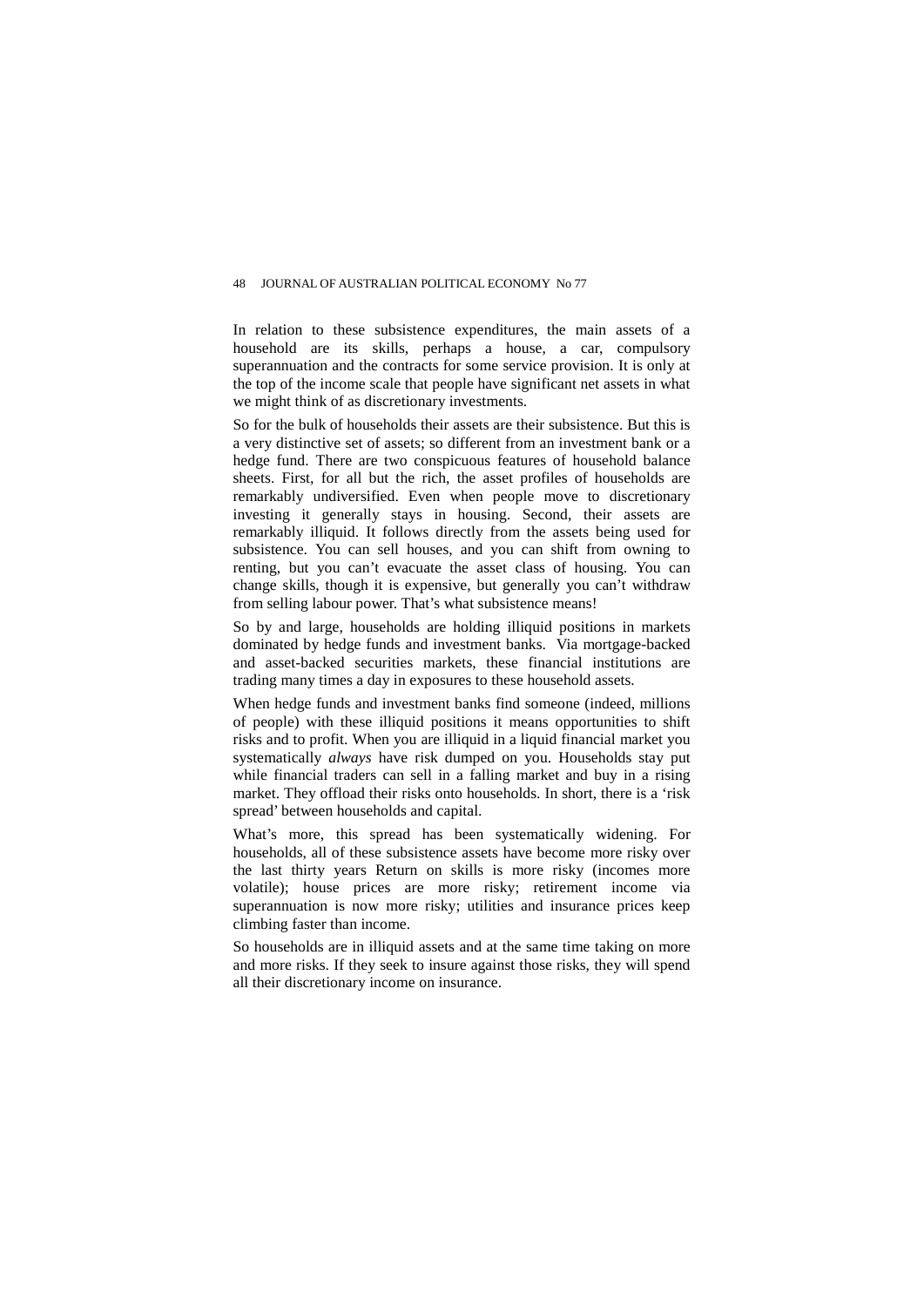Where is the surplus dimension in this risk spread? In a risk/return calculation employed in industrial investment, and in portfolio allocations by hedge funds and investment banks, anything that sheds risk effectively increases the expected rate of return, so if risk can be shifted away from capital – be it to workers in the workplace or to households as consumers – it is effectively a way of increasing surplus.

This to me looks like a re-framing of surplus: a risk-version of surplus. Households take on a whole lot of risks when they go out to work and when they sign contracts for mortgages, loans, and utilities payments. Yet the financial securities built on the back of these household payments are way less risky, because people do, by and large, keep paying their subsistence bills.

To pin down my point: the risk that households take on is greater than the risk of the securities that are built on household payments. The risk coming in is greater than the risk going out. In aggregate, households absorb risk for capital: they shift dramatically the risk/return calculations. What! A surplus created in finance! Risk as a site of value! How un-Marxist can you get! 'NO!' comes the call down the fog horn. But we need to block our ears, and keep moving.

I could talk for ages about this, but let me bring it to condensation: to water droplets large enough to clear a fog. The simple point is, I think, that Marxism has to take financial innovation seriously if we are to understand how class relations are changing. We can't dismiss finance as 'fictitious' or 'unproductive' and proclaim that simply nationalizing the banks is the answer. Trade unions and other working-class organizations need to focus on class exploitation in finance, in risk transfer, just as much as on conditions of paid employment.

Taking finance seriously means rethinking the politics of resisting capital at its frontier of innovation: in the bits that don't fit in conventional value theory. The fact that working class non-payment of mortgages created a global crisis must tell us something about that strategic potential! How do we frame that? Well, the book Mike Rafferty and I are just completing will give some indications, but I am not here to proclaim strategy – just to say that we need to be asking new sorts of questions – though not just the ones I've nominated – if Marxism is the escape the fog.

My point more generally is that Marxists need to be more imaginative, more inventive, and more strategic. I think that was one of the things I started learning almost 40 years ago, and have kept learning as I've met